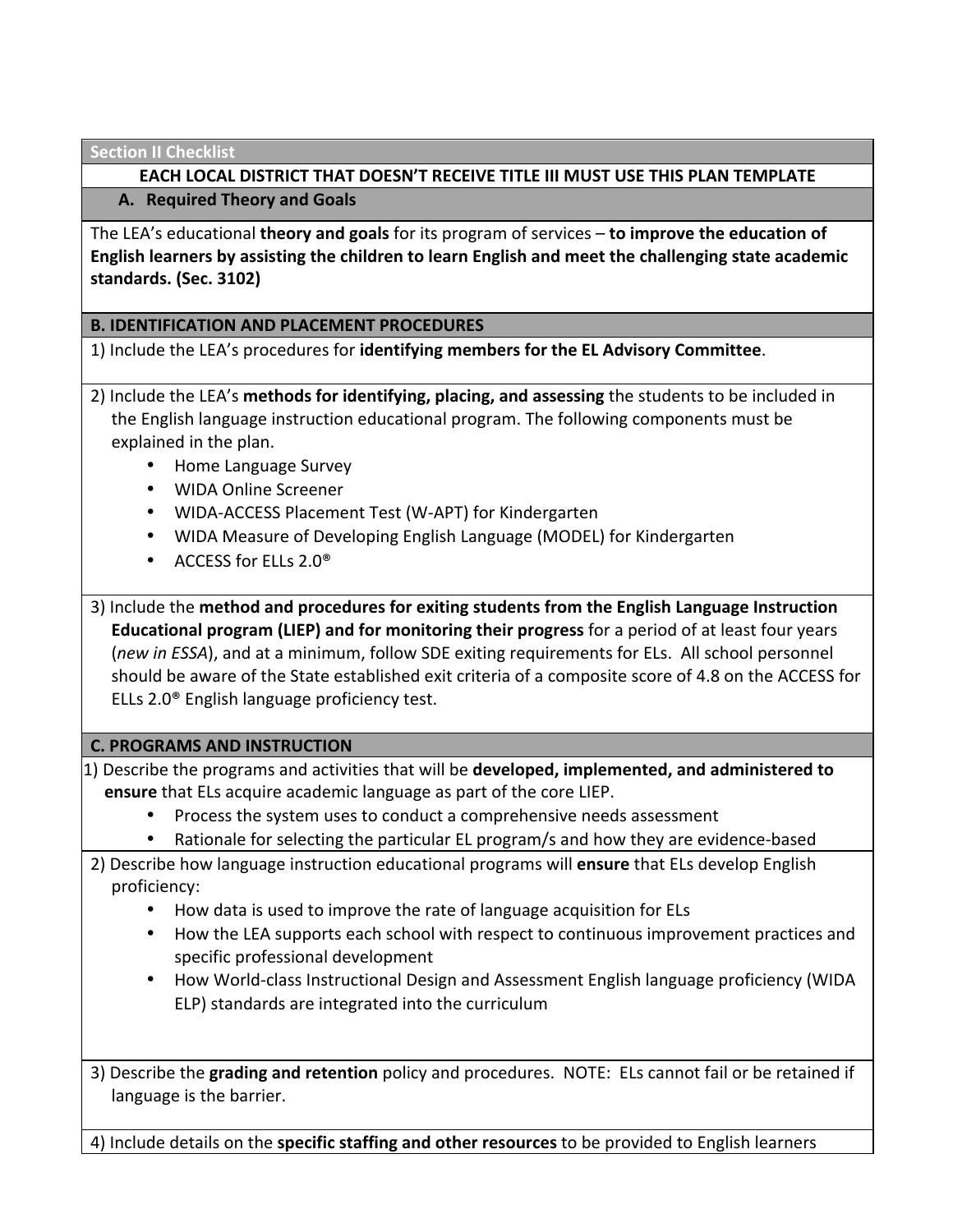under the LIEP in the district. ESL staff should be qualified with academic preparation in English-asa-second-language, e.g. as documented in the 1991 Office of Civil Rights (OCR) Memorandum.

- Qualified personnel (state certification and/or ESL licensure)
- ESL staff development
- Content teacher and administrator staff development

5) Describe how the LEA will **collect and submit data** in accordance with SDE requirements.

How schools are trained to use the state system/database to code ELs and enter reliable and accurate data 

6) Include the LEA's method for **evaluating the effectiveness of its program** for English learners

- LEA engagement in the continuous improvement cycle
- In relation to English proficiency ad challenging state academic standards

7) Include LEA's method of identification and referral of ELs for special services (including Gifted Ed) Note that the Individual English Language Plan must describe how the school will communicate with the child and parent in their native language.

## **D. ASSESSMENT AND ACCOUNTABILITY**

1) Describe how the LEA will encourage and hold schools accountable for **annually measuring the English proficiency** of ELs and for participating in the state-administered testing program.

- Including coordination with the LEA Test Coordinator/Director
- Including communication of assessment and accountability requirements to schools

2) Describe how the LEA will **hold schools accountable** for meeting proficiency and long term goals.

Monitoring and evaluating school engagement with continuous improvement plan

# **E. PARENT, FAMILY, AND COMMUNITY ENGAGEMENT**

1) Describe how the LEA will inform EL **parents using information and notification** in the following format: 

According to current federal requirements, LEAs must, not later than 30 days after the beginning of the school year, provide notification to parents related to....

- 1. The reasons for the identification.
- 2. The child's level of English proficiency.
	- a. How such level was assessed.
	- b. The status of the child's academic achievement.
- 3. The method of instruction used in the program.
- 4. How the program will meet the educational strengths and needs of the child.
- 5. How the program will specifically help their child learn English and meet age-appropriate academic achievement standards for grade promotion and graduation.
- 6. The specific exit requirements for such program, expected rate of transition from such program into the regular education classroom, and the expected rate of graduation from secondary school.
- 7. In the case of a child with a disability, how the program meets the objectives of the individualized education program of the child.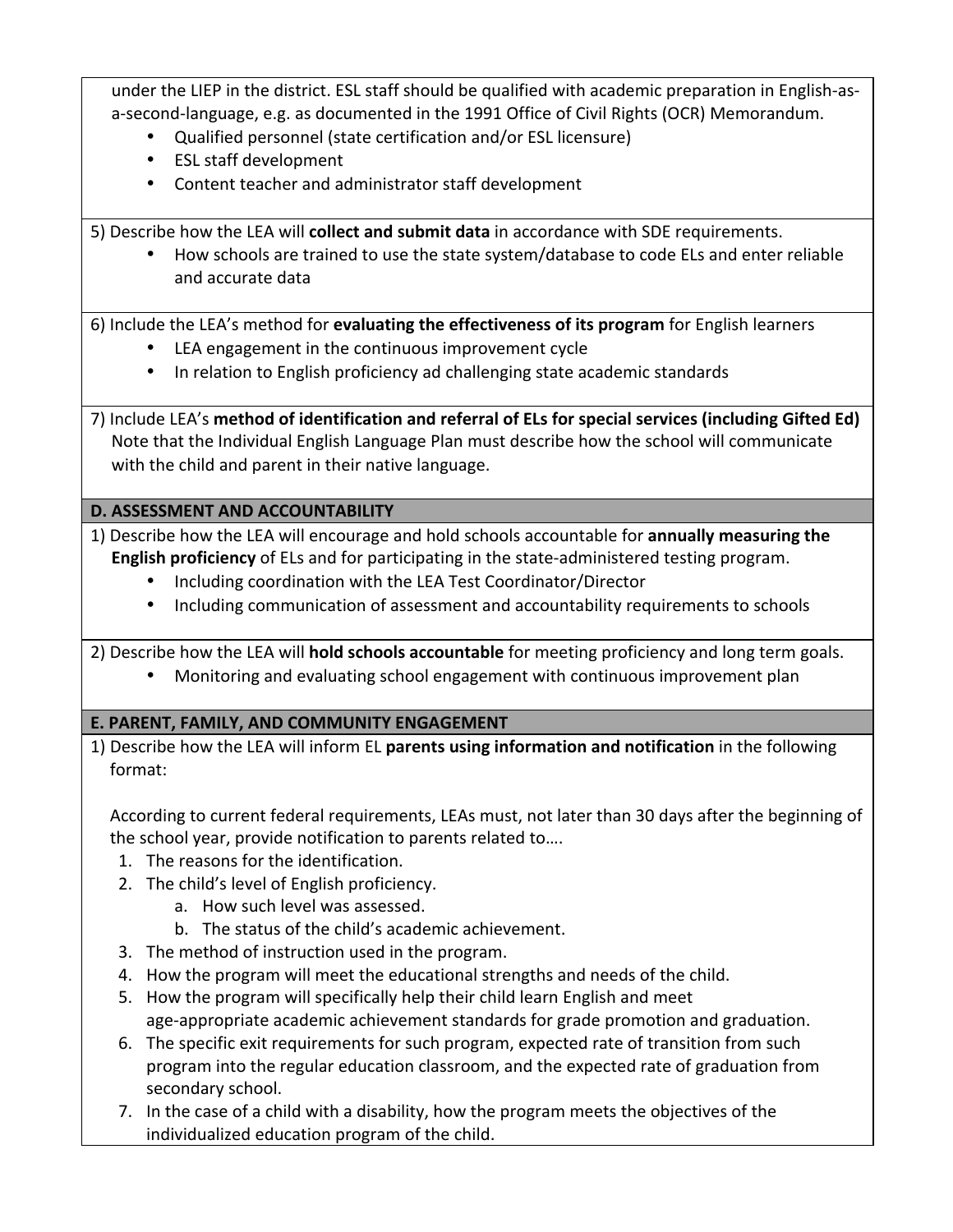- 8. Information pertaining to parental rights that includes written guidance detailing:
	- a. The right of the parents to have their child immediately removed from supplemental Title III programs upon request. (IF APPLICABLE)
	- b. The options that parents have to decline to enroll their child in such supplemental Title III programs or to choose another program or method of instruction if available. (IF APPLICABLE)
	- c. The various programs and methods of instruction if more than one program or method is offered by the eligible entity.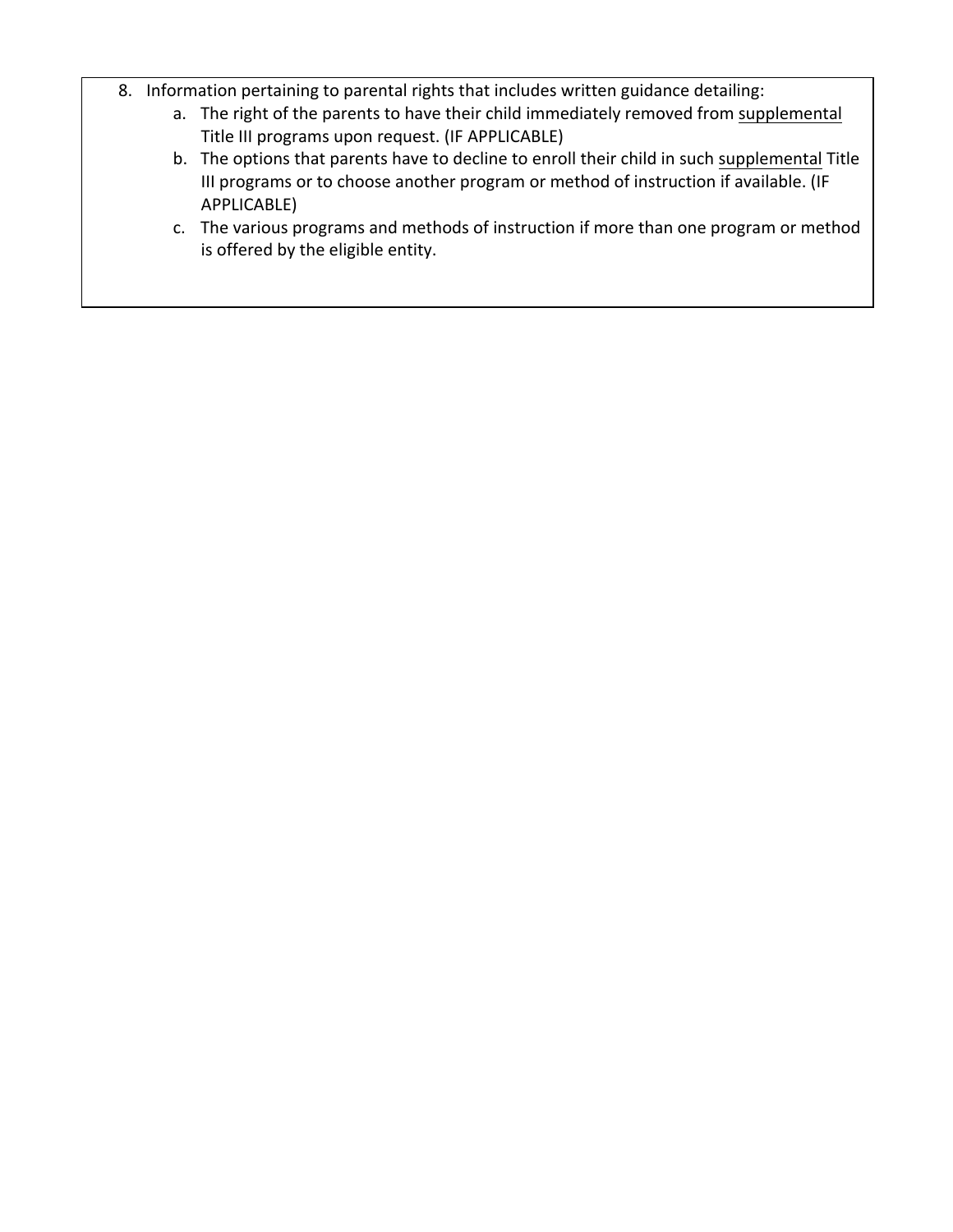# **Hartselle City Schools 2020-2021 EL Plan**

#### **Section A: Theory and Goals**

The LEA's educational **theory and goals** for its program of services – to improve the education of **English learners by assisting the children to learn English and meet the challenging state academic standards. (Sec. 3102)**

Hartselle City Schools is aware that the amount of time it takes and English Learner to become fluent… particularly with academic language… is influenced by factors such as the student's entering English proficiency, native language literacy, prior academic preparation, socioeconomic status, and mobility. HCS's ELs are served in ESL programs. We work to ensure that students gain the English language skills necessary to function successfully in an English-speaking academic setting. If academic deficiencies exist, we provide additional support as needed to ensure that ELs meet the same challenging state academic standards that all students are expected to meet. This requires teachers in all disciplines and programs to linguistically accommodate the instruction of ELs corresponding with their English language proficiency levels. As asserted in Lau vs. Nichols, "Students who do not understand the language of instruction are effectively foreclosed from learning. Simply providing the same classrooms, teachers, textbooks and materials does not ensure success."

The Hartselle City Schools' Strategic Plan/ Mission Statement require us to "Inspire and Prepare ALL Students for Learning, Leadership, and Life." Students who are identified for EL services are not exempt from this requirement.

The goal of EL instruction will not be to replace or to negate the students' primary home language. Rather, the EL program will seek to enable LEP students to become competent in listening, speaking, reading and writing in the English language. This instruction will emphasize the acquisition and mastery of English to enable LEP students to participate fully in the benefits of public education.

HCS strives to create a learning environment that encourages students' pride in their cultural heritage and provides the cognitive and affective support to help all students achieve academic success. The goals of the HCS Board of Education's English as a Second Language Program (ESL) are to ensure that: 1. English learners acquire full proficiency in English as rapidly and effectively as possible and attain parity with native speakers of English.

2. English learners, within a reasonable period of time, achieve success through demonstration of mastery of the same rigorous College and Career Readiness Standards in the classroom and on required assessments that are expected of all students.

3. Classroom teachers and administrators understand and accept the specific language acquisition needs of English learners and actively seek ways to better serve this population.

4. Non-English-speaking parents are provided access to participate in their child's education with communications in a language and format they understand and with timely notification of the academic progress of their child.

Specially Designed Academic Instruction in English is at our core with… as needed… pull-out, push-in, or separate ESL instructional classes which may count as an elective at the high school level.

In short, these goals focus on helping all English Learners (ELs) develop listening, speaking, reading and writing skills in English to a level of proficiency that allows them to compete with their English-speaking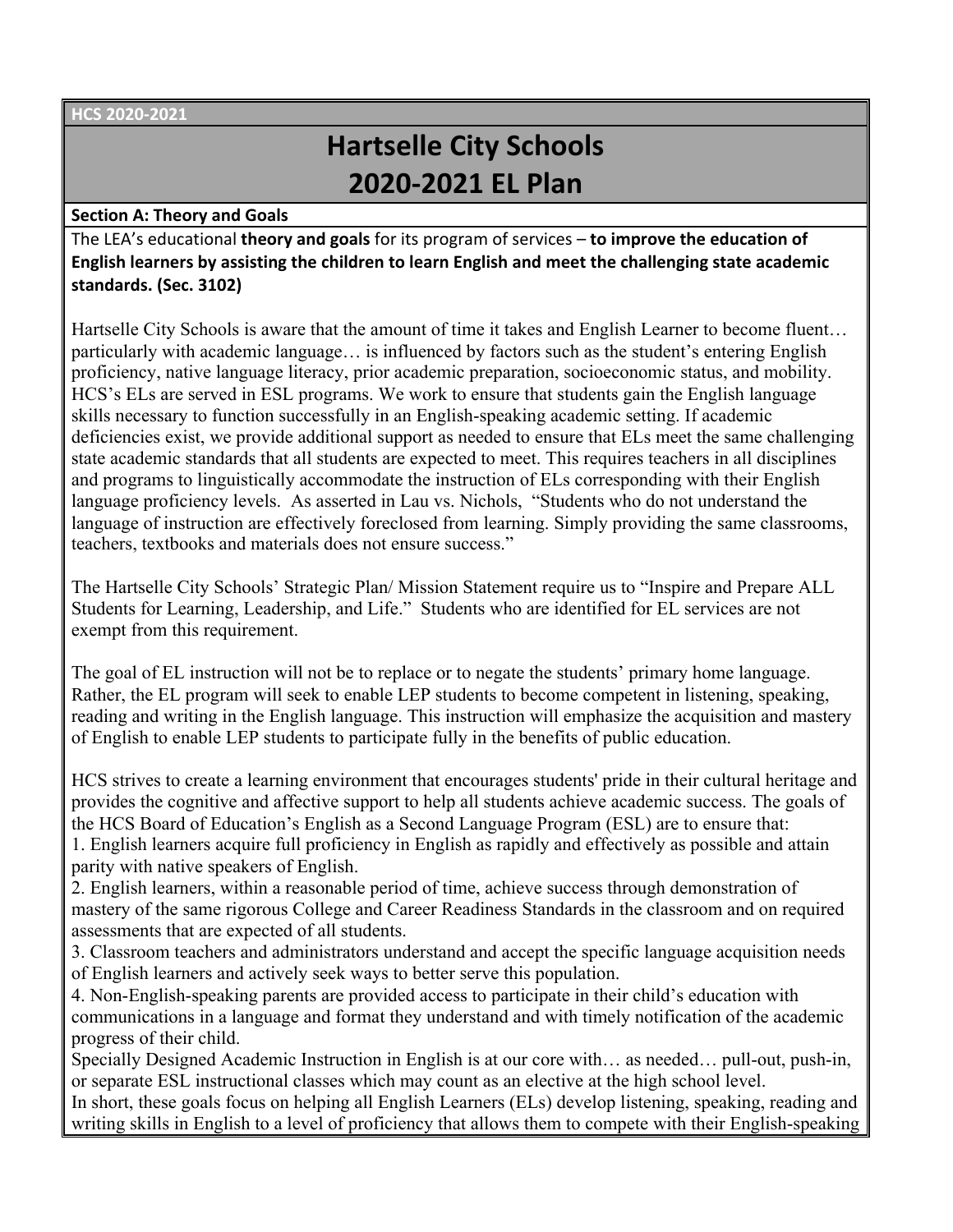peers academically, as well as facilitating access to participate in the mainstream activities of the school.

## **Section B: Identification and Placement Procedures**

1) Procedures for identifying the EL Advisory Committee

The HCS Federal Programs Advisory Committee includes a cross section of district employees representing a cross section of students. The committee serves in multiple capacities.

2) Methods for identification, placement, and assessment

The English as a Second Language (ESL) Program is implemented district-wide in a uniform manner. The purpose of the program is to ensure the procedures and processes outlined below are followed.

Identification:

1) Non-English Language Background (NELB) students are identified through the use of the Home Language Survey.

2) NELB students are assessed to determine if they need ESL services.

3) NELB students found to need ESL services are entered into the ESL Program

4) ESL students' English and academic progress is monitored and assessed on a regular basis to ensure their needs are being met.

5) ESL students who achieve fluency, which is defined as attaining a composite score of 4.8 or higher on the ACCESS 2.0 for ELLs, are exited from ESL services.

6) NELB students who have been exited from ESL services are monitored for four years to ensure continued success.

7) Monitored students who experience language-related difficulties may be re-screened using the WIDA Screener to see if they qualify for readmission to the ESL Program.

8) Students who complete four years of monitoring are designated a Former Limited English Proficient (FLEP) and are included in the ESL database for statistical reporting and program evaluation purposes only.

Placement:

1. Any student in grades 1-12 scoring an overall composite score below 5.0 on the WIDA Screener Online must be classified as an English learner and will require placement in an English language instruction educational program.

2. Any student scoring an overall composite score of 4.0 or above on the Screener may be identified as limited-English proficient and may require placement in an English language instruction educational program. Further assessment of the student's English language proficiency is needed to determine placement and should be supported by additional evidence, such as previous schooling in English or recommendations from previous teachers.

3. For kindergarten placement:

a) a student scoring an overall composite score below 24 on W-APT Kindergarten must be classified as an English learner

b) a student scoring an overall composite score below 40 on WIDA/MODEL Kindergarten must be classified as an English learner. A W-APT™ score of 25 and above or a WIDA/MODEL score of 40 and above is considered proficient. The student may not need EL services, but academic progress may be monitored in case rescreening is needed in first grade to determine reading and writing proficiency.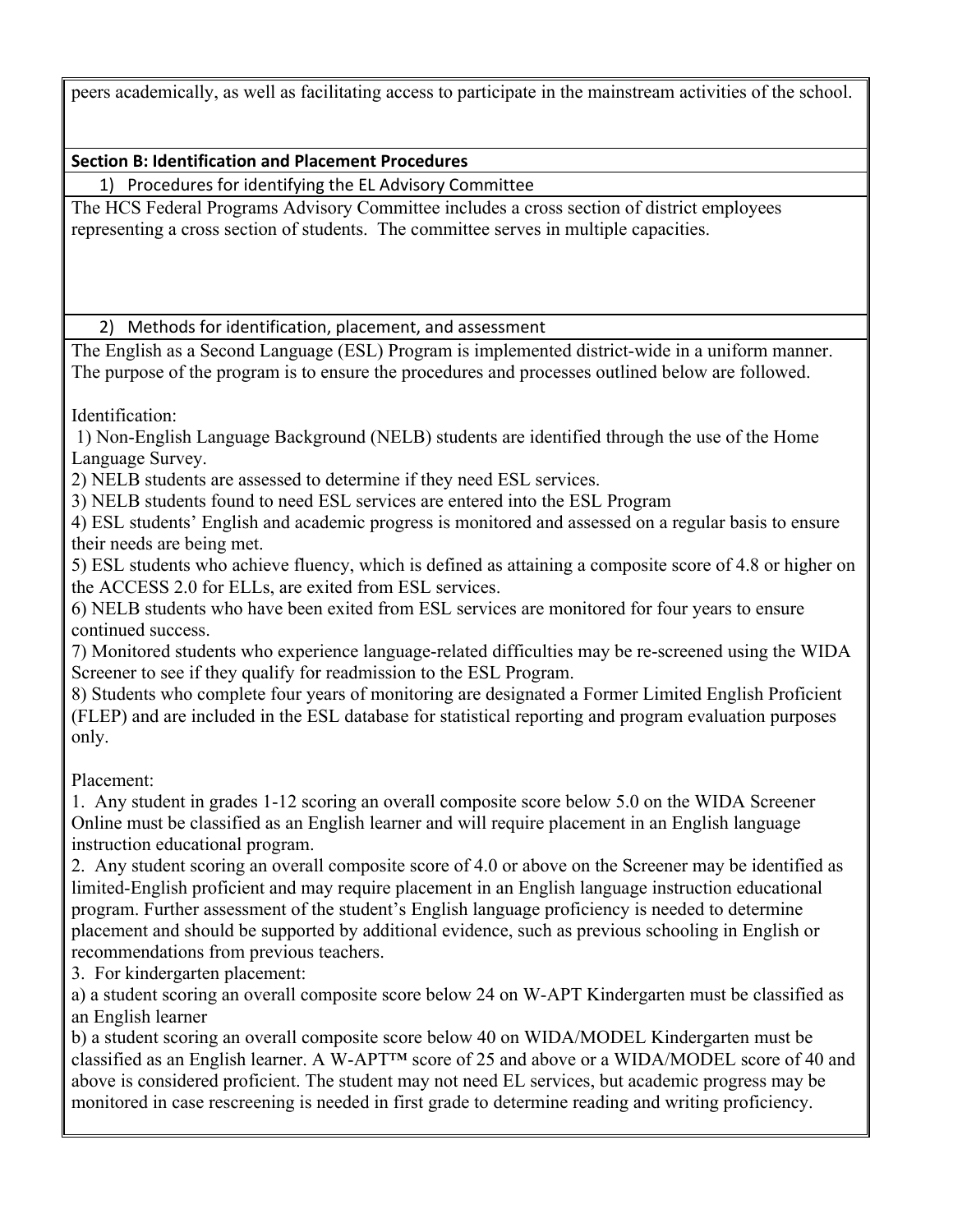Generally, the questions posed for placement include:

- if the student will enter the ESL program
- what types of instructional accommodations and supports will be provided in the classroom
- whether the student is to receive alternative grading
- how and in what language the school will communicate with the student's family
- any other school-related/extracurricular-related questions involving the student

## Assessment:

EL students who make an overall proficiency level of 4.8 on ACCESS for ELs (the current assessment) will exit the EL program.

If a student does not make an overall proficiency score of 4.8, he will continue receiving core English language instruction (and may keep receiving supplemental language acquisition services from the district).

Students who make the required score to exit from supplemental EL services are placed on monitoring status for two academic years. During the monitoring time, the EL teacher and the classroom teacher(s) communicate regularly. Students are classified as Former-Limited English Proficient Monitoring Year 1 (FLEP Monitoring Year 1) during their first year of monitoring, and Former-Limited English Proficient Monitoring Year 2 (FLEP Monitoring Year 2) during their second year of monitoring. Upon successful completion of two years of monitoring, ELs are classified Former Limited-English Proficient (FLEP) and no longer included in the LEP subgroup for accountability purposes.

It is the desire of the district that all students who enter the English as a Second Language program will be performing at the same level as their English-only peers as soon as possible. The ACCESS student assessment is given each year to monitor English proficiency gains.

Additionally, students are expected to make gains in alignment with the growth trajectory put forth by the State Department of Education.

3) Methods and procedures for exiting students from the LIEP and for monitoring progress

ELs in grades K-12 participate in the annual ACCESS assessment which aligns with Alabama's ELP standards. Students who reach an overall composite of 4.8 in the reading, writing, listening, and speaking domains on the WIDA ACCESS for ELLs 2.0 annual assessment are exited from services and are reclassified.

## **Section C: Programs and Instruction**

1) Programs and activities that will be developed, implemented, and administered to ensure ELs acquire academic language as part of the core LIEP

English language development is provided to all ELs through content-based instruction delivered in the regular classrooms. ELs identified to need additional services may receive "pull-out ESL" where the student is "pulled out" of the regular class setting to receive additional English services. The amount of additional "pull-out" service a student receives is based on individual need.

HCS aligns classroom instruction with the WIDA English Language Proficiency (ELP) Standards to facilitate the design of language development objectives that support, guide, and develop content knowledge and skills at the appropriate level of English proficiency. By implementing the WIDA ELP Standards in the classroom, teachers are able to provide ELs with meaningful access to curriculum as they pass through the five (5) stages of language acquisition. Teachers are familiar with and incorporate WIDA ELP Standards in the instruction of English language learners.

Because ELs are a diverse group of students with personal, cultural, and educational backgrounds that often differ significantly, they require instruction that meets their particular needs. Programs and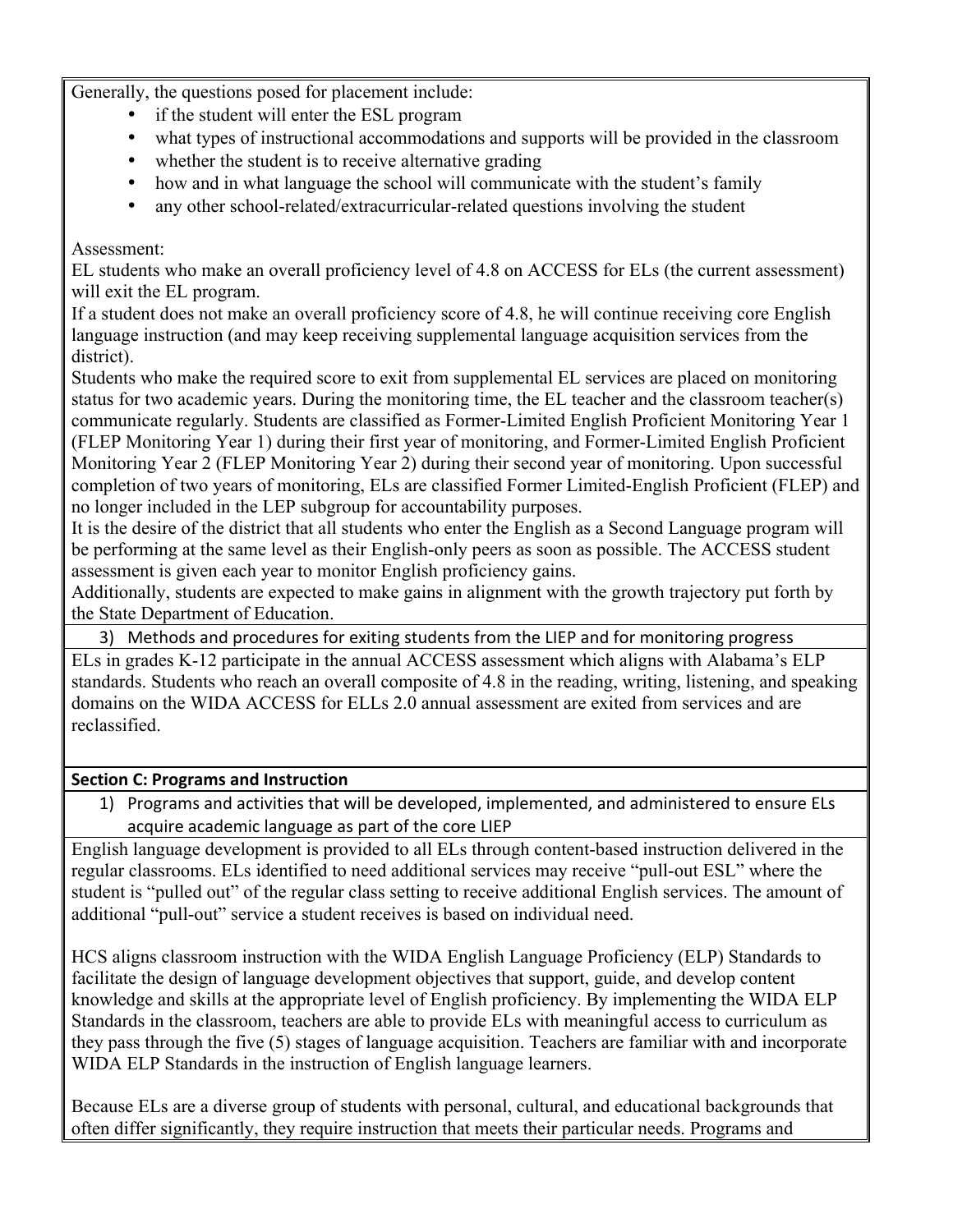activities are developed, implemented, and administered to ensure ELs acquire academic language as part of the core ESL program.

ELs have access to Alabama academic standards and are provided varying instructional pathways to master those standards. ELs require instruction that makes content comprehensible while accelerating acquisition of academic language proficiency and literacy.

Appropriate instructional support increasing academic English and achievement may include an adequate amount of pre-activities and modeling, and meaningful hands-on activities. As the ELs attain fluency in English, fewer variations or accommodations in classroom activities will be necessary. Because English Learners must simultaneously learn English and content, educators must go beyond teaching ELs survival English by developing their academic English within the context of all content areas.

A variety of materials and research-based strategies are used by the teachers of this system to accomplish the goals stated above. Classroom teachers are required to implement WIDA standards for language acquisition. All of our regular education classroom teachers are expected to differentiate/scaffold instruction so that all students, including ELs, can access the curriculum at their level of understanding. Language arts instruction includes emphasis on the four language domains: listening, speaking, reading and writing.

Numerous other resources are shared with teachers such as:

Newsela Colorin Colorado Cybrary Man ESL/ELL One Stop English

Teachers of EL students regularly receive professional development on differentiated instruction and student progress drives additional instruction. All students participate in the state testing programs.

And the Steinhardt Bilingual Glossaries

2) How the LIEP will ensure that ELs develop English proficiency

1. Teachers will use scientifically based and proven strategies.

2. Teachers will include activities that focus on listening, speaking, reading, and writing to facilitate second language acquisition using the most appropriate instruction for each student.

3. The EL curriculum is based on WIDA – English Language Proficiency Standards for English

Language Learners in Kindergarten through grade 12.

4. Additionally, HCS is dedicated to:

• Training EL staff and teachers on how to integrate the WIDA standards with the curriculum

• Providing instruction for each EL that considers the individual learner's needs

• Monitoring academic and language acquisition progress of ELs

- Encouraging home-to-school-connections by facilitating parent engagement
- Systematically evaluating the ESL program to identify areas of needed change and improvement
	- 3) Grading and retention policy and procedures

Traditional procedures for assigning grades to students may not be appropriate for English language learners. The student's language learner level (determined by ACCESS score) must be addressed. Teachers are encouraged to maintain high expectations for student learning as they accommodate and adapt lessons and assignments so that ELs can progress.

Likewise, assessments should be modified so that students can demonstrate their knowledge and skills. A student may not be assigned a failing grade in a content area on the basis of lack of English language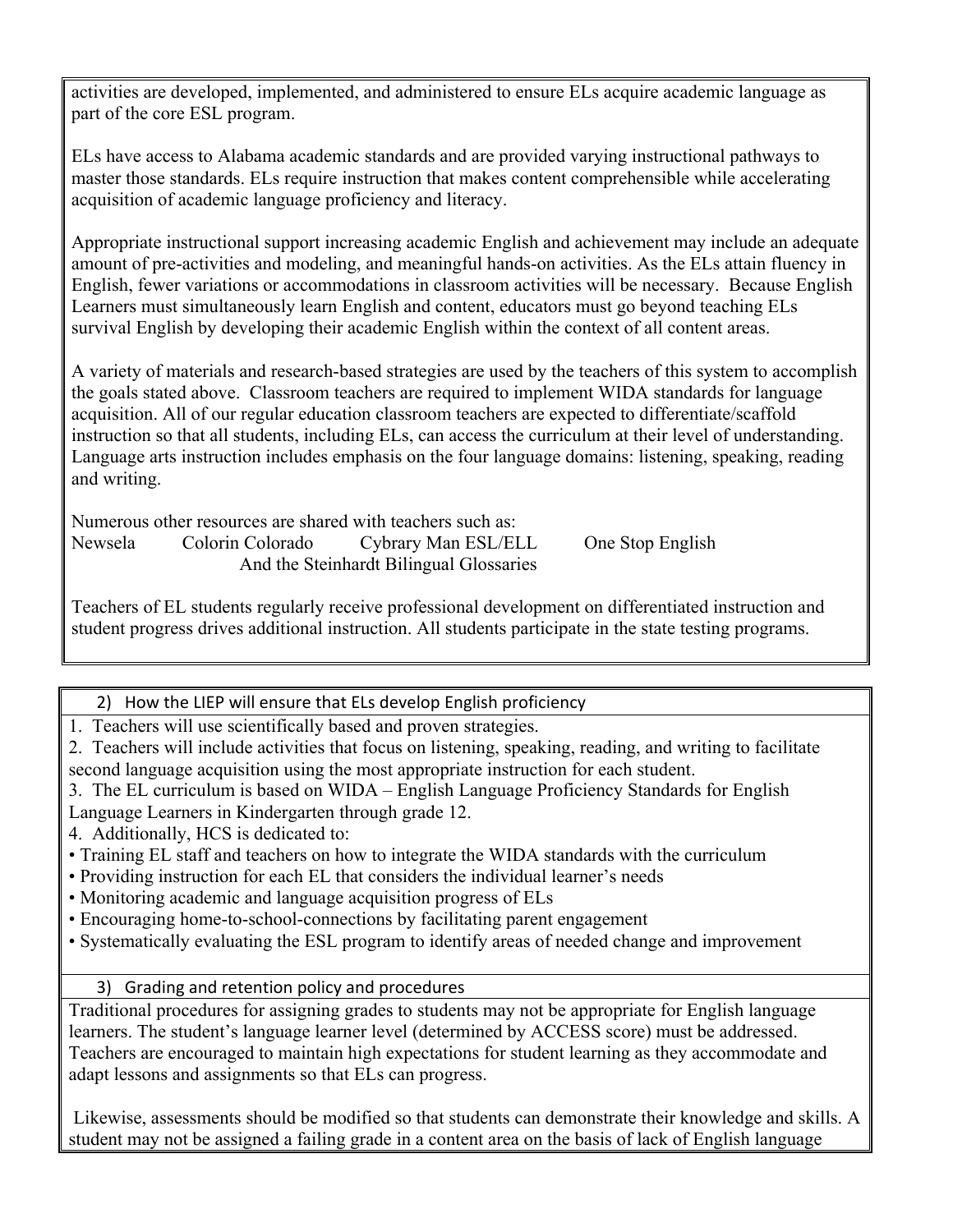proficiency. The key to appropriate grading of ELs is appropriate instructional accommodations. Even non-English proficient students can learn content while acquiring English.

It may be more appropriate for beginning ELs to receive alternate progress monitoring grades such as S for Satisfactory, I for Improving, or N for Needs Improvement.

Alternative assessment is a preferred option for LEP students. Implementation of alternative assessments includes, but is not limited to, portfolios, projects or oral reports, checklists, teacher observation, and other products that express what students have learned.

Students in Grades 9-12 must be given the opportunity to earn credits toward graduation. Students should be given grades on accommodated work. Grades placed in a student's cumulative folder must reflect the student's academic achievement on grade level academic content and student academic achievement standards. When content is appropriately accommodated, ELs should be able to demonstrate mastery/nonmastery of the content standards.

ELs who fail to master content standards must receive additional support. A grade of "F" should only come after accommodations, supports, and communications home have been exhausted; and only when it can be confirmed that the failing grade was not simply the result of a lack of English language proficiency.

4) Specific staffing and other resources to be provided to ELs through the program

All classroom teachers are state certified and "highly qualified".

All are fluent in English and have both written and oral communication skills.

Instructors have training specifically designated for ESL instruction.

Classroom teachers receive SAMUEL instruction/ strategies designed to improve the instruction and assessment of LEP students, and to enhance the ability of teachers to understand and use curricula, assessment measures, and instruction strategies for LEP children.

Teachers are expected to accommodate and scaffold where needed for all students, and EL learners are no different.

5) Method for collecting and submitting data

Hartselle City School system will collect and submit data on a timely basis to the State Department of Education regarding student demographics and student assessment. Information about a student's birth country and whether a student meets the SDE requirement to be classified as an immigrant student is collected in the student information system. Data is also collected about the student's primary language, migrant status and LEP status. Data regarding a student's performance on state mandated tests is also collected. Assessment data is also collected on the ACCESS test for all English Language Learners and scores are compared to previous ACCESS scores to follow language acquisition progress for each student. ACCESS scores are also used in determining proficiency.

The Chalkable… soon to be Power School… Student Information System holds this data.

6) Method for evaluating the effectiveness of the program

The following is considered when evaluation program effectiveness:

- the progress made by ELs in grades K-12 based on formal and informal assessments
- ELs' grades and work samples
- state-mandated assessment scores of ELs
- the number of ELs who drop-out of school
- the number of ELs retained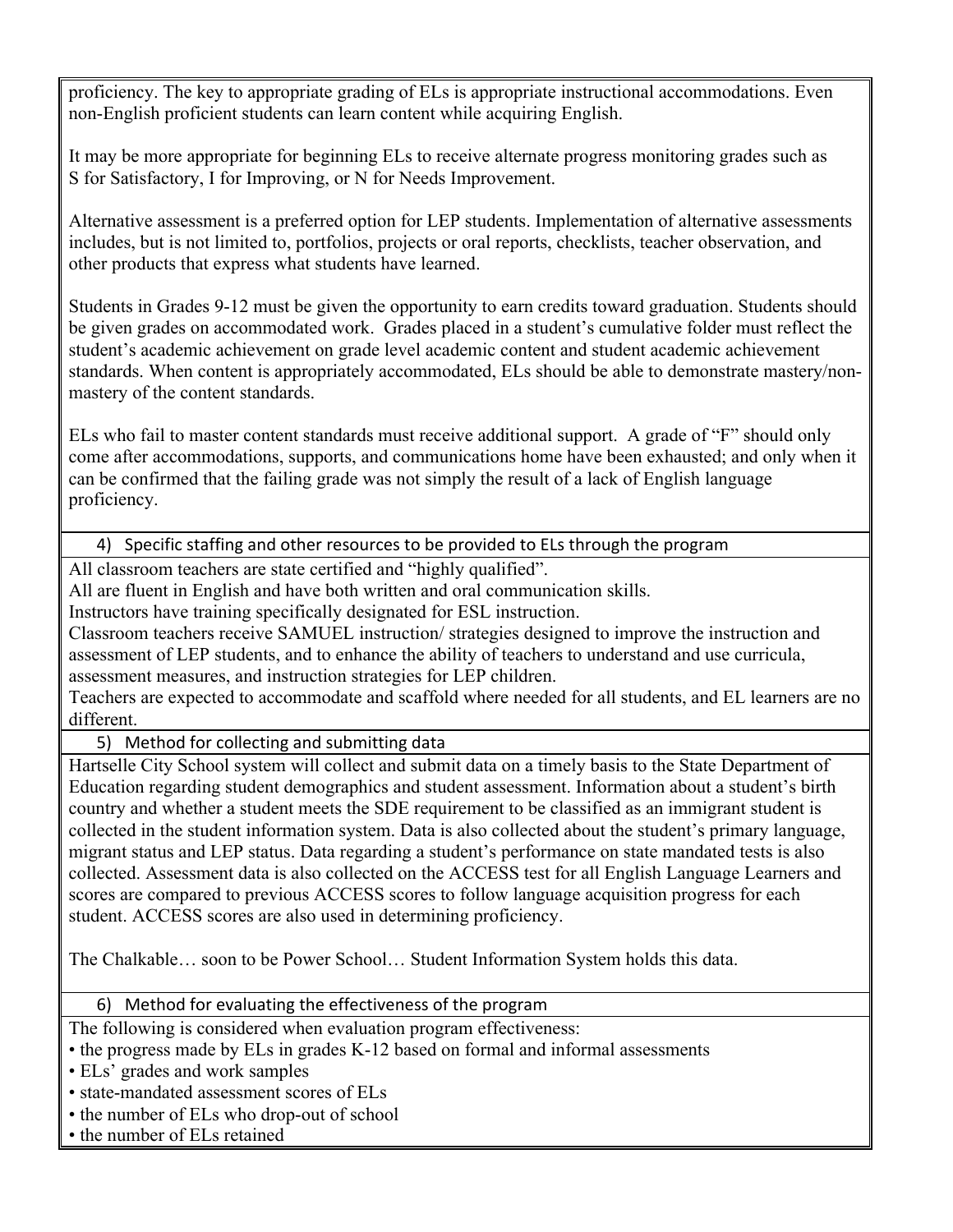- the number of ELs who graduate • the number of long-term ELs (in the ESL program five years or more)
- the number of ELs who exit ESL service
- the number of ELs who successfully complete the four-year monitor period
- the percentage of ELS who made adequate progress on the ACCESS for ELLs
- the number of ELs who qualify for gifted and talented services
- the number of parents needing translation/interpretation services
- the number of parents participating in parental involvement programs
- any anecdotal information from interviews with parents and students

that they are available to other students in a school or school system.

• feedback regarding professional development and its efficiency/sufficiency

7) Method of identification and referral of ELs to the Special Services Program including Gifted Ed Language-minority students have access to instructional programs and related services for special populations in a school system such as special education and gifted education. All student support programs and services are available to qualifying language-minority students or ELs on the same basis

HCS follows procedures for the education of ELs with disabilities in accordance with the Individuals with Disabilities Education Act of 2004 (P.L. 108-446).

In most cases the EL student is usually referred to the RTI Problem Solving Team which tries various strategies to improve learning. Among these would be determining that poor classroom/ content performance is not due only to a language barrier.

If recommended strategies do not improve classroom performance, and if it is determined that poor classroom performance is not due to a language barrier only, referral to special education is made. ELs are eligible to receive Special Education Services on the same basis as all other students, but Alabama Administrative Code (AAC) (290-8-9.04(1)(e) states that in order for a limited English proficient student to be deemed eligible, the eligibility team (or IEP Team) must determine that the communication disorder exists in the child's native language and is not the result of learning English as a second language. This law is followed.

The English proficiency level of ELs should be considered by the IEP Team prior to referral to Special Education, with the assistance of the ESL specialist. If the English proficiency level is determined to be comparable to peers, then assessments may be administered in English. If the proficiency level is not comparable to peers, then the assessments will be administered in the EL's home language. If the IEP Team determines that information from the administration of the assessments in both languages is appropriate, then this protocol will be followed.

It should be noted that care goes into determining whether a child is eligible for special education due to a disability or if the determinant factor is the child's lack of instruction in reading, math, or limited-English proficiency. The IEP for an EL with a disability must include all of the components as listed in the Alabama Administrative Code. The IEP Team will consider the language needs of the student as those needs relate to the student's IEP. Parent participation is a required part of the special education process and to ensure active participation arrangements are made with bilingual personnel to communicate in the student's and parent's principle language.

HCS Seeks Language Proficiency Together with Parity of Engagement for its ELs.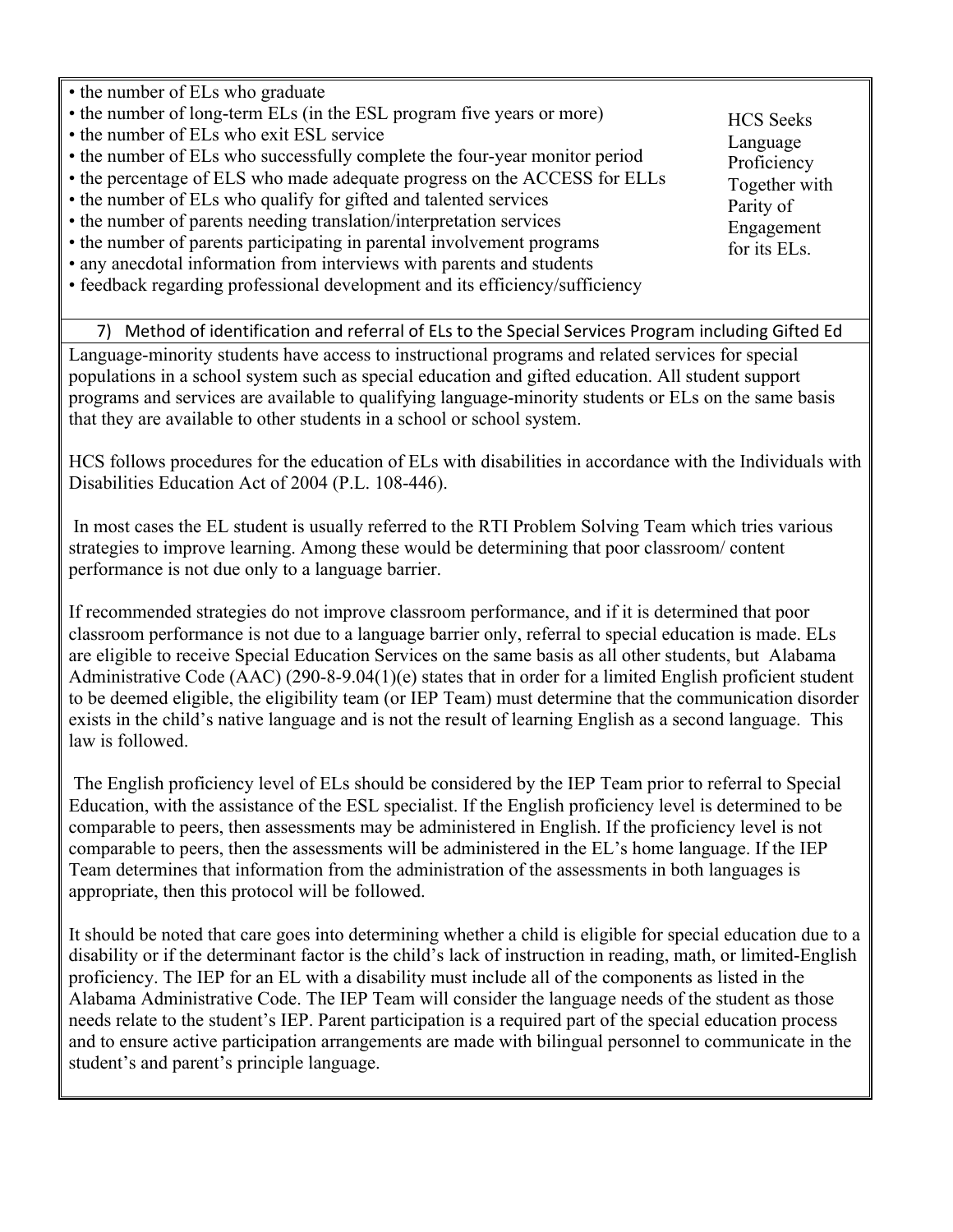## **Section D: Assessment and Accountability**

1) Method for holding schools accountable for annually measuring the English proficiency of ELs and for participating in the state-administered testing program

All English language learners coded EL1 and EL2 in Chalkable must participate in the state-adopted English language proficiency test – the ACCESS for ELLs 2.0.

ELs in Grades 2-8 with no significant cognitive disabilities will participate in the ACAP Summative in Spring 2020.

ELs in Grades 2-12 identified as having significant cognitive disabilities will participate in the ACAP Alternate in Spring 2020.

ELs in Grades 9-12 must participate in all parts of the ACT with Writing and the ACT Work Keys.

For the purpose of participation in the assessment program, ELs during their first academic year of enrollment in US schools (EL1) will not be required to participate in:

- The reading test of the ACAP Summative
- The reading and English tests of the ACT with Writing
- The reading test of the ACAP Alternate

2) Method for holding schools accountable for meeting proficiency in academic achievement Each school will be held accountable for the growth of its EL students.

Local schools are accountable for meeting annual measurable achievement objectives. Data is monitored and evaluated by each school's continuous improvement committee. Adjustments to curriculum and professional development are made as needed.

Should it be required, the curriculum and instruction coordinator will step in to work side-by-side with the Principal to make needed adjustments.

Should it be required, the Superintendent will step in to monitor and motivate school staff.

(This is true for all students and sub-groups across the district.)

## **Section E: Parent, Family, and Community Involvement**

1) Methods for promoting parent involvement activities to help improve student achievement HCS reaches out to all parents, including those of limited English proficient children. We inform parents about how they can be active participants in assisting their children to learn English, achieve at high levels in core academic subjects, and meet the same challenging State academic content and student academic achievement standards as all other children are expected to meet. We regularly invite parents into the schools and offer many family events.

Many EL students are involved in extracurricular activities. Parents of EL students engage in these activities just as all other parents do.

Remind and ClassDojo are also excellent resources for communicating with non-English-speaking parents.

Parents receive school event information translated by TransAct. Some view the hartselletiger.org website in their native language to gain general information about upcoming events.